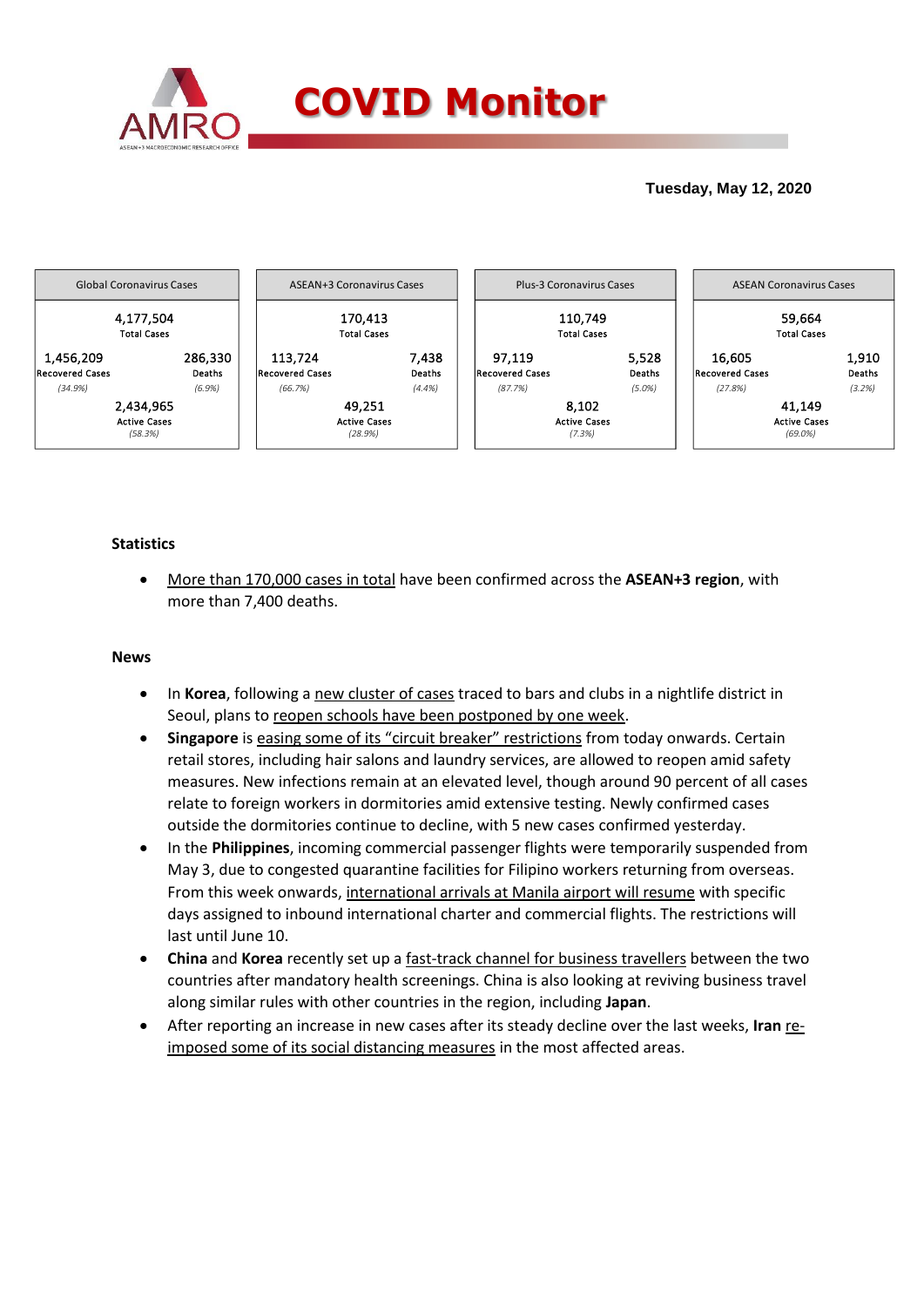

#### Overview of Confirmed COVID-19 Cases

Data as of 11/5/2020

| Economy           | <b>Total</b> | Cases per 1M   | <b>New</b>   | <b>New cases</b>            | <b>ANew</b> | ∆% New | <b>Total</b>  | <b>New</b>     | <b>Fatality</b> | <b>Total</b> | Recovery      | <b>Active</b> |
|-------------------|--------------|----------------|--------------|-----------------------------|-------------|--------|---------------|----------------|-----------------|--------------|---------------|---------------|
|                   | Cases        | Population     | Cases        | $(7$ -day avg) <sup>1</sup> | Cases       | Cases  | <b>Deaths</b> | <b>Deaths</b>  | <b>Rate (%)</b> | Recovered    | Rate $(\%)^2$ | Cases         |
| Global            | 4,177,504    |                | 75,805       |                             | $-1,885$    | 1.8    | 286,330       | 3,621          | 6.9             | 1,456,209    | 34.9          | 2,434,965     |
| ASEAN+3           | 170,413      |                | 1,185        |                             | $-505$      | 0.7    | 7,438         | 38             | 4.4             | 113,724      | 66.7          | 49,251        |
| Plus-3            | 110,749      |                | 98           |                             | $-71$       | 0.1    | 5,528         | 11             | 5.0             | 97,119       | 87.7          | 8,102         |
| ASEAN             | 59,664       |                | 1,087        |                             | $-434$      | 1.9    | 1,910         | 27             | 3.2             | 16,605       | 27.8          | 41,149        |
| China             | 82,919       | 59             | $\mathbf{1}$ | $\sqrt{ }$                  | $-16$       | 0.0    | 4,633         | 0              | 5.6             | 78,171       | 94.3          | 115           |
| Hong Kong, China  | 1,047        | 137            | $\pmb{0}$    |                             | $-3$        | 0.0    | 4             | 0              | 0.4             | 985          | 94.1          | 58            |
| Japan             | 15,847       | 126            | 70           |                             | $-44$       | 0.4    | 633           | 9              | 4.0             | 8,293        | 52.3          | 6,921         |
| Korea             | 10,936       | 210            | 27           |                             | -8          | 0.2    | 258           | $\overline{2}$ | 2.4             | 9,670        | 88.4          | 1,008         |
| Indonesia         | 14,265       | 53             | 233          |                             | $-154$      | $1.7$  | 991           | 18             | 6.9             | 2,881        | 20.2          | 10,393        |
| Malaysia          | 6,726        | 202            | 70           |                             | 3           | $1.1$  | 109           | $\mathbf{1}$   | 1.6             | 5,113        | 76.0          | 1,504         |
| Philippines       | 11,086       | 101            | 292          |                             | 108         | 2.7    | 726           | $\overline{7}$ | 6.5             | 1,999        | 18.0          | 8,361         |
| Singapore         | 23,822       | 4,178          | 486          |                             | $-390$      | 2.1    | 21            | $\mathbf{1}$   | 0.1             | 3,225        | 13.5          | 20,576        |
| Thailand          | 3,015        | 44             | 6            |                             | $\mathbf 1$ | 0.2    | 56            | $\Omega$       | 1.9             | 2,796        | 92.7          | 163           |
| Brunei Darussalam | 141          | 313            | $\mathsf 0$  |                             | $\mathbf 0$ | 0.0    | $\mathbf{1}$  | 0              | 0.7             | 134          | 95.0          | 6             |
| Cambodia          | 122          | $\overline{7}$ | $\mathbf 0$  |                             | $\mathbf 0$ | 0.0    | 0             | 0              | 0.0             | 121          | 99.2          | $\mathbf{1}$  |
| Lao PDR           | 19           | 3              | $\pmb{0}$    |                             | $\pmb{0}$   | 0.0    | 0             | 0              | 0.0             | 13           | 68.4          | 6             |
| Myanmar           | 180          | 3              | $\pmb{0}$    |                             | $-2$        | 0.0    | 6             | 0              | 3.3             | 74           | 41.1          | 100           |
| Vietnam           | 288          | $\overline{3}$ | $\mathbf 0$  |                             | $\mathbf 0$ | 0.0    | $\Omega$      | $\Omega$       | 0.0             | 249          | 86.5          | 39            |
|                   |              |                |              |                             |             |        |               |                |                 |              |               |               |
| Belgium           | 53,449       | 4,641          | 368          |                             | $-117$      | 0.7    | 8,707         | 51             | 16.3            | 13,697       | 25.6          | 31,045        |
| France            | 175,479      | 2,700          | 452          |                             | 183         | 0.3    | 26,604        | 263            | 15.2            | 55,561       | 31.7          | 93,314        |
| Germany           | 172,576      | 2,080          | 697          |                             | 142         | 0.4    | 7,661         | 92             | 4.4             | 145,617      | 84.4          | 19,298        |
| Italy             | 219,814      | 3,649          | 744          |                             | $-58$       | 0.3    | 30,739        | 179            | 14.0            | 106,587      | 48.5          | 82,488        |
| Netherlands       | 42,788       | 2,476          | 161          |                             | $-84$       | 0.4    | 5,456         | 16             | 12.8            | ÷,           | $\sim$        |               |
| Spain             | 236,899      | 5,055          | 3,086        |                             | 2,314       | 1.4    | 26,744        | 123            | 11.3            | 137,139      | 57.9          | 63,553        |
| Switzerland       | 30,344       | 3,509          | 39           |                             | $-15$       | 0.1    | 1,845         | 12             | 6.1             | 26,800       | 88.3          | 1,699         |
| UK                | 223,060      | 3,317          | 3,877        |                             | $-46$       | 1.8    | 32,065        | 210            | 14.4            |              |               |               |
| Australia         | 6,970        | 268            | 22           |                             | 13          | 0.3    | 97            | 0              | 1.4             | 6,213        | 89.1          | 660           |
| Brazil            | 169,594      | 802            | 6,895        |                             | 257         | 4.2    | 11,653        | 530            | 6.9             | 67,384       | 39.7          | 90,557        |
| Canada            | 71,264       | 1,885          | 1,173        |                             | $\pmb{0}$   | 1.7    | 5,115         | 124            | 7.2             | 33,007       | 46.3          | 33,142        |
| India             | 70,768       | 52             | 3,607        |                             | $-746$      | 5.4    | 2,294         | 82             | 3.2             | 22,549       | 31.9          | 45,925        |
| Iran              | 109,286      | 1,299          | 1,683        |                             | 300         | 1.6    | 6,685         | 45             | 6.1             | 87,422       | 80.0          | 15,179        |
| Russia            | 221,344      | 1,510          | 11,656       |                             | 644         | 5.6    | 2,009         | 94             | 0.9             | 39,801       | 18.0          | 179,534       |
| Turkey            | 139,771      | 1,663          | 1,114        |                             | $-428$      | 0.8    | 3,841         | 55             | 2.7             | 95,780       | 68.5          | 40,150        |
| US                | 1,345,386    | 4,064          | 18,560       |                             | $-1,124$    | 1.4    | 80,557        | 1,153          | 6.0             | 232,733      | 17.3          | 1,032,096     |

Source: Haver Analytics, sourced from John Hopkins University; AMRO staff calculations.

Notes: New cases since previous day. Δ% refers to percentage change since previous day. Fatality rate measured as deaths per confirmed infections.

1/ Since January 31, 2020.

2/ Recovery rate is a proxy for the stage of the cycle.